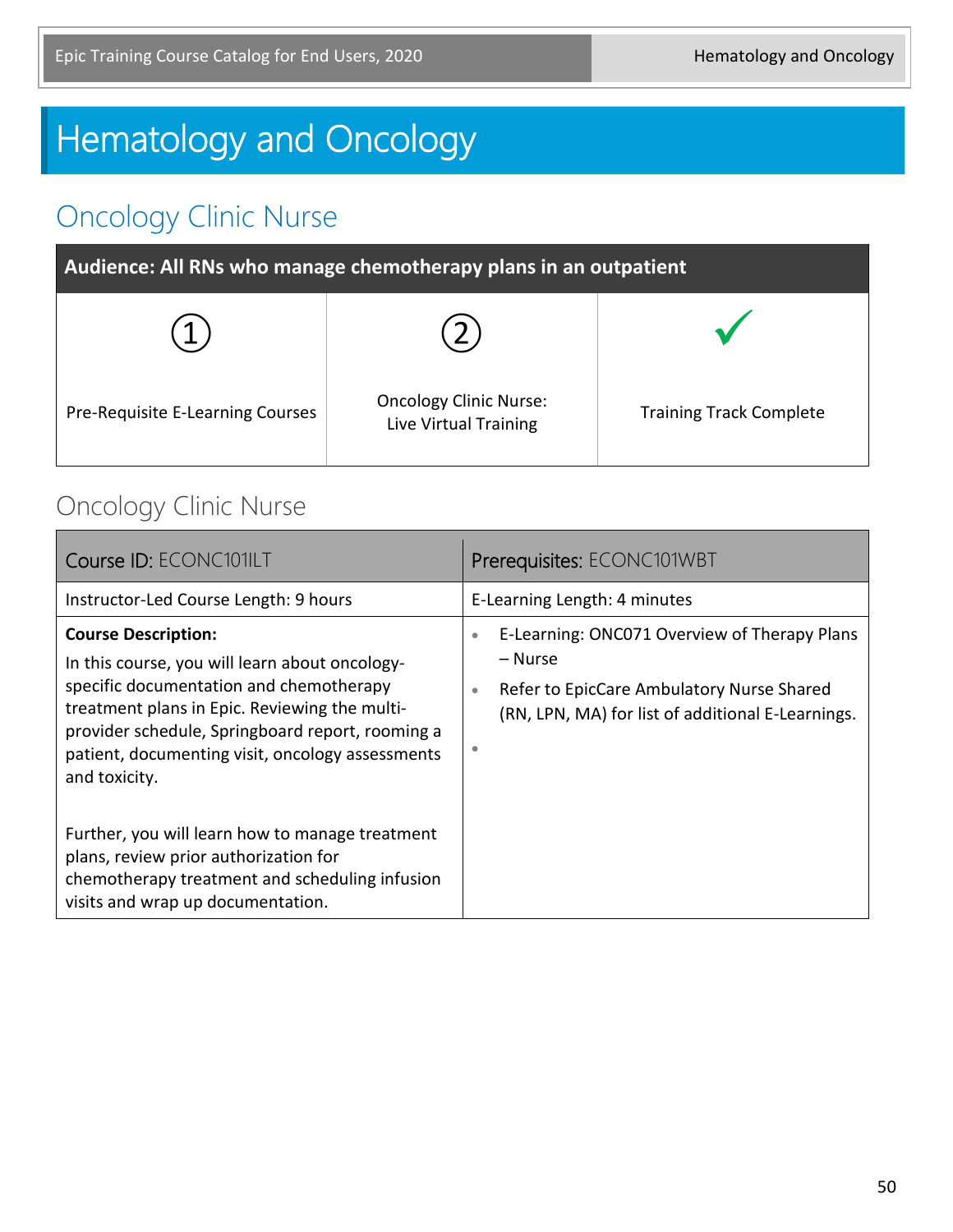# Oncology Infusion Nurse

| Audience: All RNs who administer chemotherapy plans |                                                          |                                |
|-----------------------------------------------------|----------------------------------------------------------|--------------------------------|
|                                                     |                                                          |                                |
| Pre-Requisite E-Learning Courses                    | <b>Oncology Infusion Nurse:</b><br>Live Virtual Training | <b>Training Track Complete</b> |

# Oncology Infusion Nurse

| Course ID: ECONC102ILT                                                                                                                                                                                                                                                                                                                                                                                                                                                                                                       | Prerequisites: ECONC102WBT                                                                                                                                                                                                                                                                                                                                                                                                                                                                                                                                                                                                                                                                                                           |
|------------------------------------------------------------------------------------------------------------------------------------------------------------------------------------------------------------------------------------------------------------------------------------------------------------------------------------------------------------------------------------------------------------------------------------------------------------------------------------------------------------------------------|--------------------------------------------------------------------------------------------------------------------------------------------------------------------------------------------------------------------------------------------------------------------------------------------------------------------------------------------------------------------------------------------------------------------------------------------------------------------------------------------------------------------------------------------------------------------------------------------------------------------------------------------------------------------------------------------------------------------------------------|
| Instructor-Led Course Length: 7.5 hours                                                                                                                                                                                                                                                                                                                                                                                                                                                                                      | E-Learning Length: 1 hour                                                                                                                                                                                                                                                                                                                                                                                                                                                                                                                                                                                                                                                                                                            |
| <b>Course Description:</b><br>In this course, you will learn about documenting a<br>chemotherapy infusion visit in Epic. This includes:<br>how to find patients on the schedule, using the<br>Springboard report to review patient data, Pre-<br>Treatment Prep, basic charting, release pre-<br>treatment and treatment medication orders,<br>Chemotherapy IV Infusion med administration.<br>Further, you will learn how about Oncology<br>documentation, Assessments, Patient History, and<br><b>Toxicity Assessment.</b> | E-Learning: ONC071 Overview of Therapy Plans<br>$\bullet$<br>– Nurse<br>E-Learning: ROV002 or ROV003 Administer<br>$\bullet$<br>Medications Using Rover for iOS or Android<br>E-Learning: ROV004 or ROV005 Document in<br>$\bullet$<br>Flowsheets Using Rover for iOS or Android<br>E-Learning: ROV 150 Overview of Inpatient<br>$\bullet$<br>Care with Rover<br>E-Learning: MD108 Overview of In Basket<br>$\bullet$<br>E-Learning: AMB515 In Basket: Handling Refill<br>$\bullet$<br>Requests<br>E-Learning: AMB520 In Basket: Telephone<br>$\bullet$<br>Encounters<br>E-Learning: AMB525 In Basket: Following up on<br>$\bullet$<br><b>Results Messages</b><br>E-Learning: MYC003 Activating Patients for<br>$\bullet$<br>MyChart |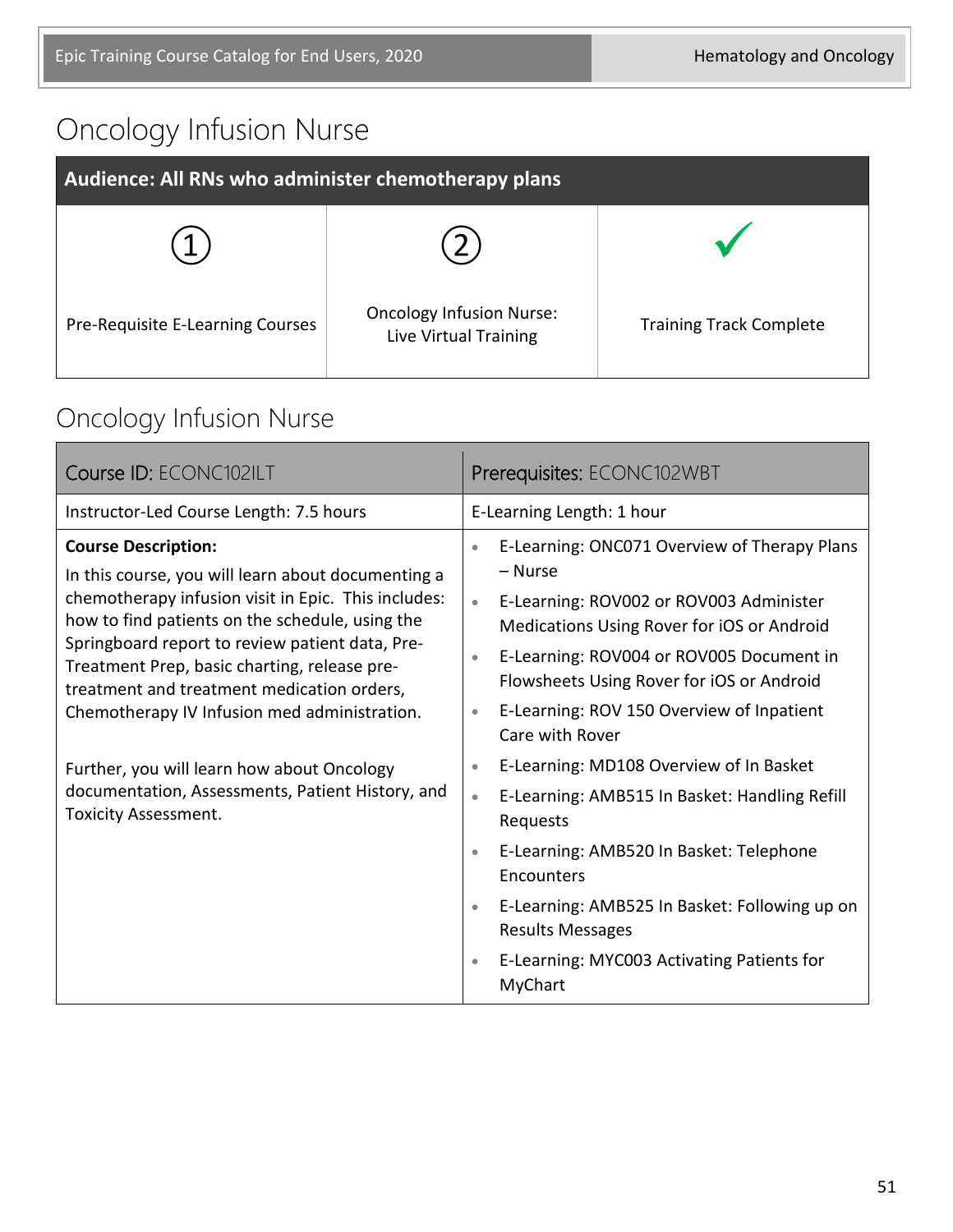# Inpatient Oncology Nurse (Adult Med Surg Path)

| Audience: All RNs who manage Adult chemotherapy plans in an Inpatient setting |                                                  |                                                              |                                   |
|-------------------------------------------------------------------------------|--------------------------------------------------|--------------------------------------------------------------|-----------------------------------|
|                                                                               |                                                  |                                                              |                                   |
| Pre-Requisite E-Learning<br>Courses                                           | Nurse - Adult Med Surg:<br>Live Virtual Training | <b>Inpatient Oncology</b><br>Nurse:<br>Live Virtual Training | <b>Training Track</b><br>Complete |

# Inpatient Oncology Nurse (Pediatric Med Surg Path)

| Audience: All RNs who manage Pediatric chemotherapy plans in an Inpatient setting |                                                         |                                                              |                                   |
|-----------------------------------------------------------------------------------|---------------------------------------------------------|--------------------------------------------------------------|-----------------------------------|
|                                                                                   |                                                         | $3^{\circ}$                                                  |                                   |
| Pre-Requisite E-Learning<br>Courses                                               | Nurse – Pediatric Med<br>Surg:<br>Live Virtual Training | <b>Inpatient Oncology</b><br>Nurse:<br>Live Virtual Training | <b>Training Track</b><br>Complete |

#### Inpatient Oncology Nurse

| Course ID: ECONC100ILT                                                                                                                                                                                                                                                                     | Prerequisites: ECONC100WBT                                                                                                                                                |
|--------------------------------------------------------------------------------------------------------------------------------------------------------------------------------------------------------------------------------------------------------------------------------------------|---------------------------------------------------------------------------------------------------------------------------------------------------------------------------|
| Instructor-Led Course Length: 2.5 hours                                                                                                                                                                                                                                                    | E-Learning Length: .25 hours                                                                                                                                              |
| <b>Course Description:</b><br>In this course, you will learn the basics of<br>administering chemotherapy in Epic; managing a<br>treatment plan, releasing pre-treatment orders,<br>dual signature for chemo infusion administration,<br>and defer, hold, cancel or complete the treatment. | E-Learning: ONC071 Overview of Therapy Plans<br>$\bullet$<br>– Nurse<br>Refer to Adult Med Surg or Pediatric Med Surg<br>$\bullet$<br>for list of additional E-Learnings. |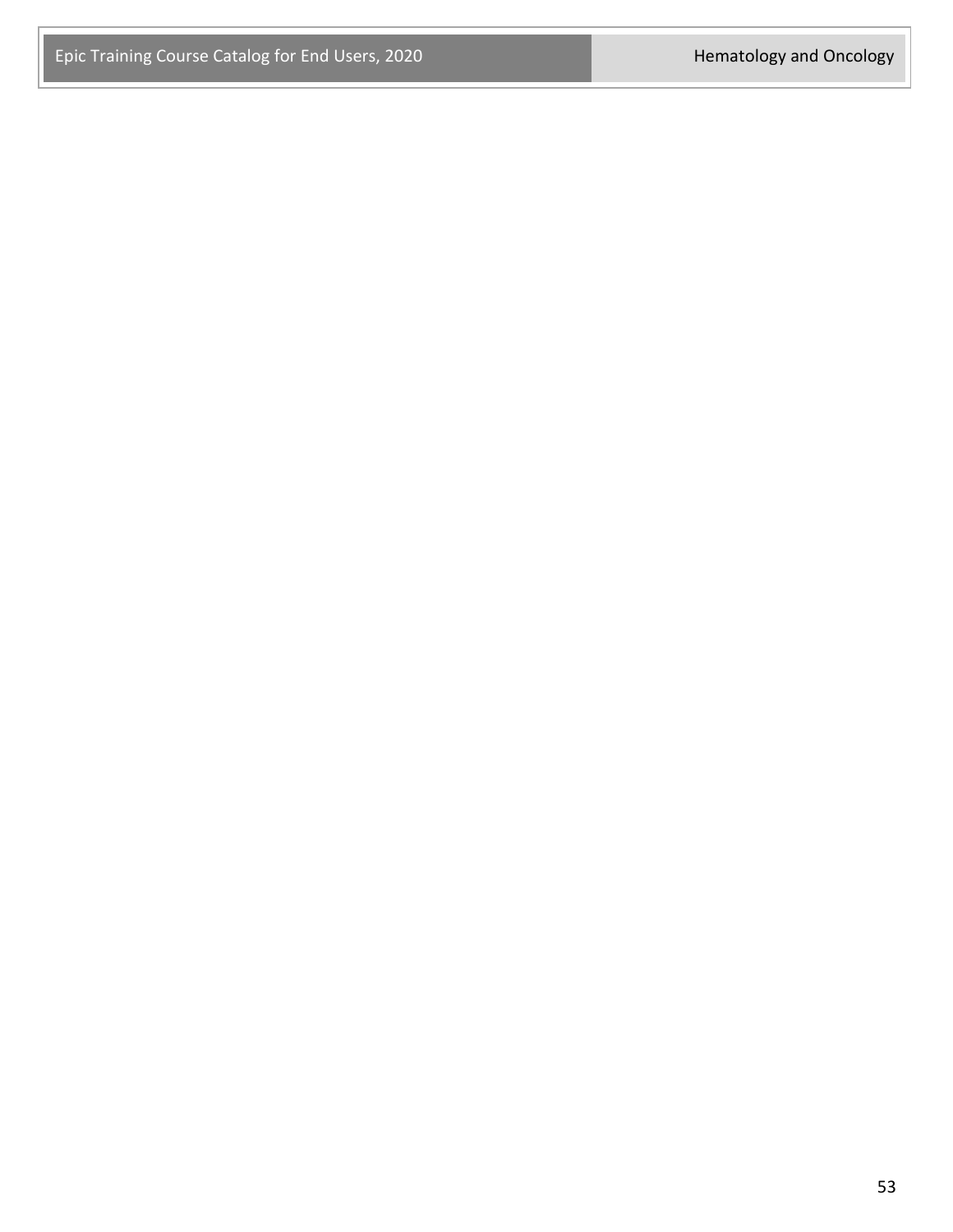# Oncology Pharmacist

| <b>Audience: All Oncology Pharmacists</b> |                                                |                                                |                                   |
|-------------------------------------------|------------------------------------------------|------------------------------------------------|-----------------------------------|
|                                           |                                                | 3                                              |                                   |
| Pre-Requisite E-Learning<br>Courses       | Inpatient Pharmacist:<br>Live Virtual Training | <b>Oncology Pharmacist:</b><br>Recorded Lesson | <b>Training Track</b><br>Complete |

# Oncology Pharmacist

| Course ID: ECONC103RL                                                                                                                                                                                                                                       | Prerequisites: ECONC103WBT                                                                                                                                                                                                                                                                                  |
|-------------------------------------------------------------------------------------------------------------------------------------------------------------------------------------------------------------------------------------------------------------|-------------------------------------------------------------------------------------------------------------------------------------------------------------------------------------------------------------------------------------------------------------------------------------------------------------|
| Recorded Lessons Length: 4 hours                                                                                                                                                                                                                            | E-Learning Length: 1 hours                                                                                                                                                                                                                                                                                  |
| <b>Course Description:</b><br>In this course you learn the basics of entering a<br>course of chemotherapy treatment in Epic. In<br>addition, you learn to intervene on treatment plan<br>orders and use Epic to prepare for upcoming<br>chemotherapy doses. | Course: Pharmacist training track from Willow<br>$\bullet$<br>Inpatient<br>E-Learning: ONC050 Overview of Beacon<br>$\bullet$<br><b>Treatment Plans</b><br>E-Learning: ONC060 Overview of Cancer<br>$\bullet$<br><b>Staging</b><br>E-Learning: ONC070 Overview of Therapy Plans<br>$\bullet$<br>- Physician |